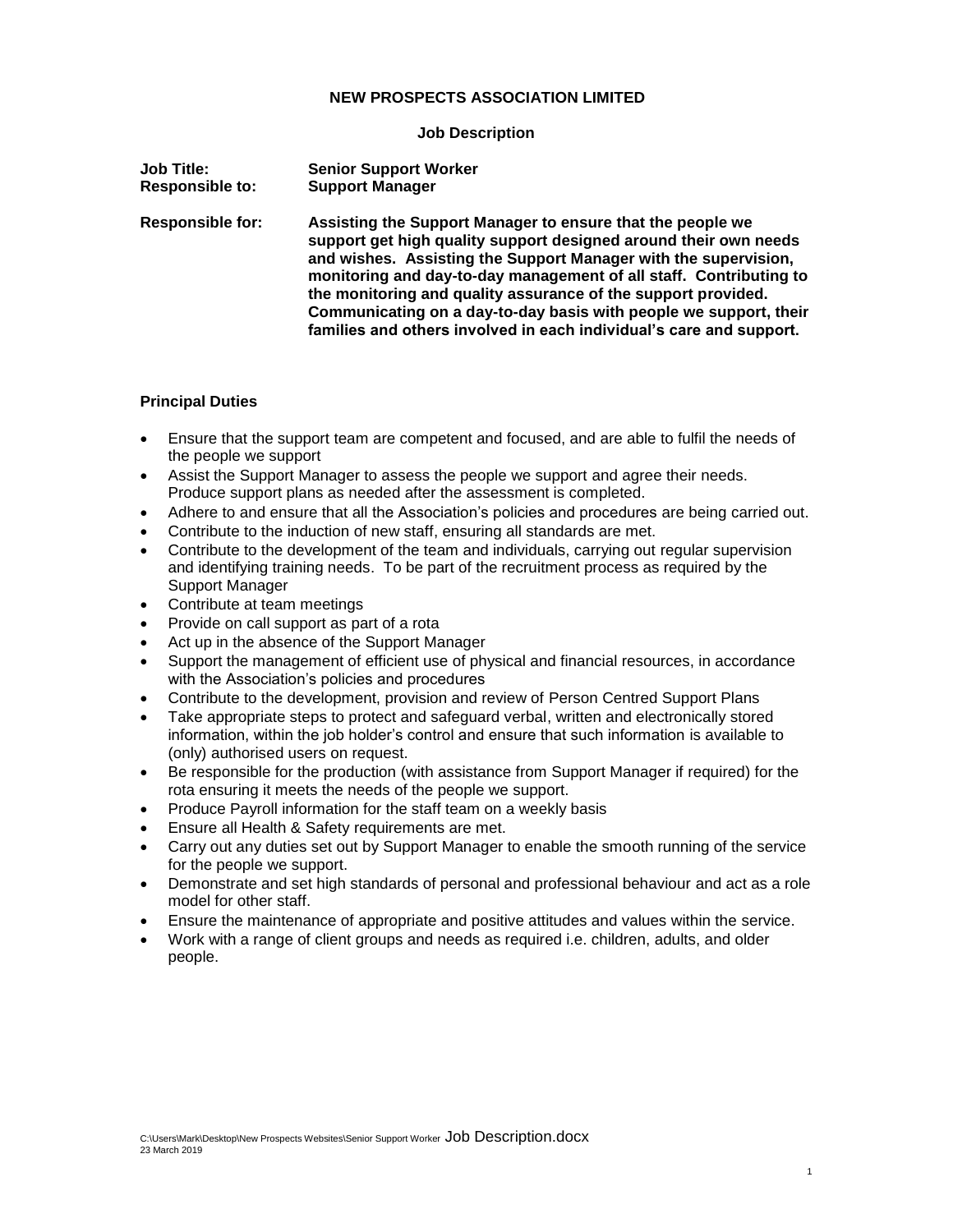#### **Care**

- Promote each person's physical, emotional and spiritual needs, ensuring that they are met
- Work closely with the people we support and their families and others involved in their lives. Learn from experience and continually improve your own performance and that of the staff team
- Ensure each person is able to make informed choices and rights are upheld promote self advocacy
- Support each person in their daily activities, according to their preferences; escort and support people with appointments
- Contribute to the protection of individuals from abuse and ensure all safeguarding procedures are followed as needed.
- Promote, monitor and maintain health, safety and security of the individual and staff, according to the Association's procedures and guidelines
- Provide effective records and reports in an appropriate manner to the relevant persons

### **Personal Development**

- Develop one's own knowledge and practice by attending statutory/relevant training
- Continue to develop skills to assist support staff in developing their underpinning knowledge and skills
- Develop all other areas identified in appraisal
- Reflect on your work and seek feedback from others
- Be prepared to act up to a more senior role if needed

### **Behaviour**

- **Act with integrity and honesty at all times**
- **Be approachable and supportive of colleagues**
- **Be willing to share knowledge and experience**
- **Work well with others and builds rapport**

**THIS JOB DESCRIPTION IS NOT INTENDED TO BE AN EXHAUSTIVE LIST OF DUTIES AND RESPONSIBILITIES BUT GIVES AN INDICATION OF THE MAIN AREAS OF ACTIVITY AND INVOLVEMENT**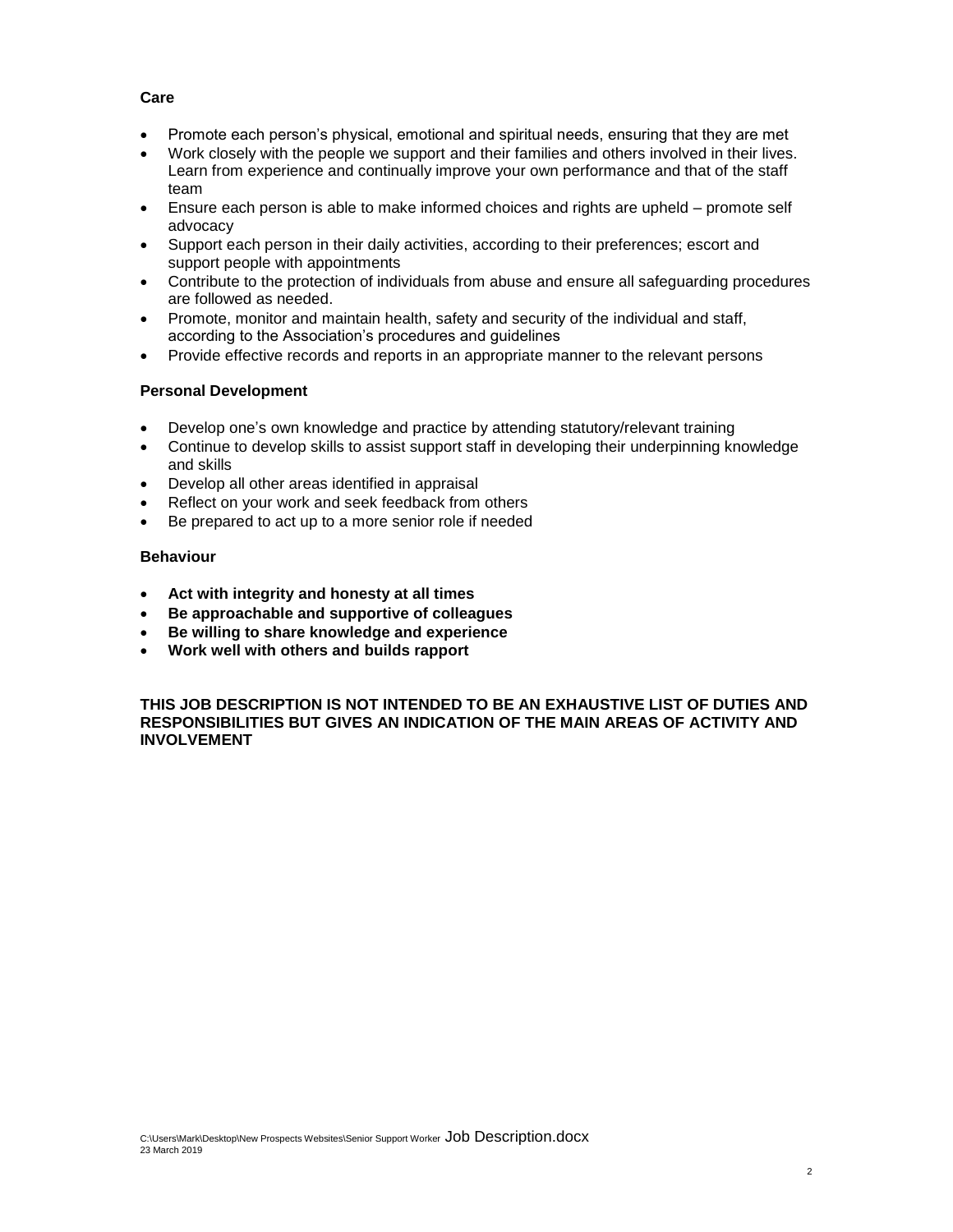## **NEW PROSPECTS ASSOCIATION LIMITED**

# **Personal Specification**

|                                           | <b>Essential</b>                                                                                                                                                                                                                                                                                                                                                                                                                                                                                                                                                                                                                                                                                                        | <b>Desirable</b>                                                                                                                                           | <b>Method of</b><br><b>Assessment</b>       |
|-------------------------------------------|-------------------------------------------------------------------------------------------------------------------------------------------------------------------------------------------------------------------------------------------------------------------------------------------------------------------------------------------------------------------------------------------------------------------------------------------------------------------------------------------------------------------------------------------------------------------------------------------------------------------------------------------------------------------------------------------------------------------------|------------------------------------------------------------------------------------------------------------------------------------------------------------|---------------------------------------------|
| <b>Education and</b><br>Qualifications    | NVQ Level 2 - Promoting<br>$\bullet$<br>Independence (prepared to<br>undertake training)                                                                                                                                                                                                                                                                                                                                                                                                                                                                                                                                                                                                                                | Good demonstrable<br>$\bullet$<br>education standards,<br>NVQ Level 3 or<br>$\bullet$<br>equivalent<br>NVQ Team Leading<br>$\bullet$<br>Level <sub>2</sub> | Interview<br>References<br>Application form |
| <b>Key Skills and</b><br><b>Abilities</b> | Experience of working with<br>$\bullet$<br>people with a learning disability<br>Contribute to the development<br>$\bullet$<br>and effectiveness of the team<br>Support the efficient use of<br>$\bullet$<br>resources<br>Contribute to the development of<br>$\bullet$<br>teams and individuals<br>Excellent written and verbal<br>communication skills<br>Contribute to developing cultures<br>$\bullet$<br>and strategies in which people<br>are respected and valued as<br>individuals<br>Contribute to the planning and<br>$\bullet$<br>evaluation of support plans, risk<br>assessments etc<br>Ability to use IT. effectively<br>Building relationships with<br>$\bullet$<br>internal and external<br>stakeholders | Supervisory or leadership<br>experience                                                                                                                    | Interview<br>References<br>Application form |
| Knowledge and<br><b>Understanding</b>     | An understanding of people civil<br>$\bullet$<br>and human rights<br>Equal opportunities<br>Legislation - policy and good<br>practice<br>Effective methods of<br>$\bullet$<br>communication and establishing<br>relationships<br>Health and safety at work and<br>$\bullet$<br>security in the workplace<br>The protection of individuals from<br>abuse                                                                                                                                                                                                                                                                                                                                                                 | Knowledge of dementia<br>care, positive behavioural<br>support, positive risk taking<br>and other specialist<br>approaches                                 | Interview<br>References<br>Application form |

**Job Title:** Senior Support Worker